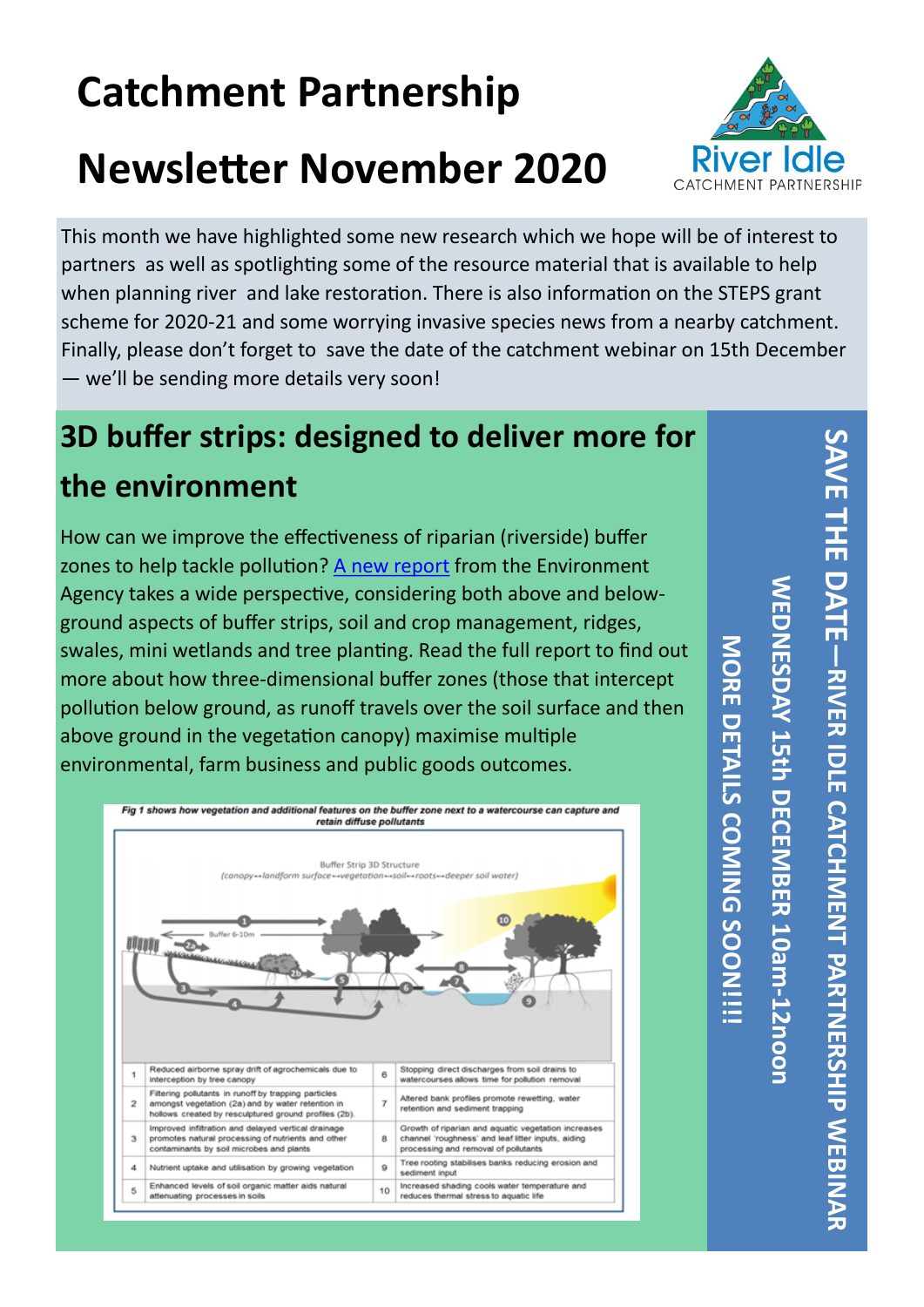## **Are you interested in finding out more about Water Stewardship?**

The Rivers Trust invite you to attend "Water Stewardship Through the Corporate Lens", a one-day webinar on Thursday 3rd December, 10am to 3pm.

With UK and international speakers from WWF, the Alliance for Water Stewardship, the Carbon Disclosure Project , The Rivers Trust, and some leading businesses, we will talk about why corporates engage in catchment partnerships and what's in it for them. As we want to bring in more private sector partners to build the support base for our catchment work, it's important that we hear from them and understand how they see our world.

The event is targeted towards CaBA partners as well as staff members within the Rivers Trust movement, so please share this email with anyone who might be interested.

Please RSVP to [rebecca.duncan@theriverstrust.org](mailto:rebecca.duncan@theriverstrust.org) with your name and organisation and we will send out joining details nearer the time.

Best wishes,

The Rivers Trust Team

Proud supporters of the Catchment Based Approach

## **Updated for 2020: The Manual of River Restoration Techniques**

The River Restoration Centre (RRC) Manual of River Restoration Techniques aims to help river managers identify potential restoration techniques for use in river restoration and sustainable river management. First issued in 1997, it provides detailed examples of

innovative and best-practice river restoration techniques, and now includes 68 case examples from 39 sites across the UK which can be downloaded freely as PDFs. Updated for 2020 with added case studies, a new search function and decision support material, the manual can be [accessed online here.](https://www.therrc.co.uk/manual-river-restoration-techniques)



#### **Search the Manual**

Use the search bar below or the drop down menus to find relevant techniques and case studies

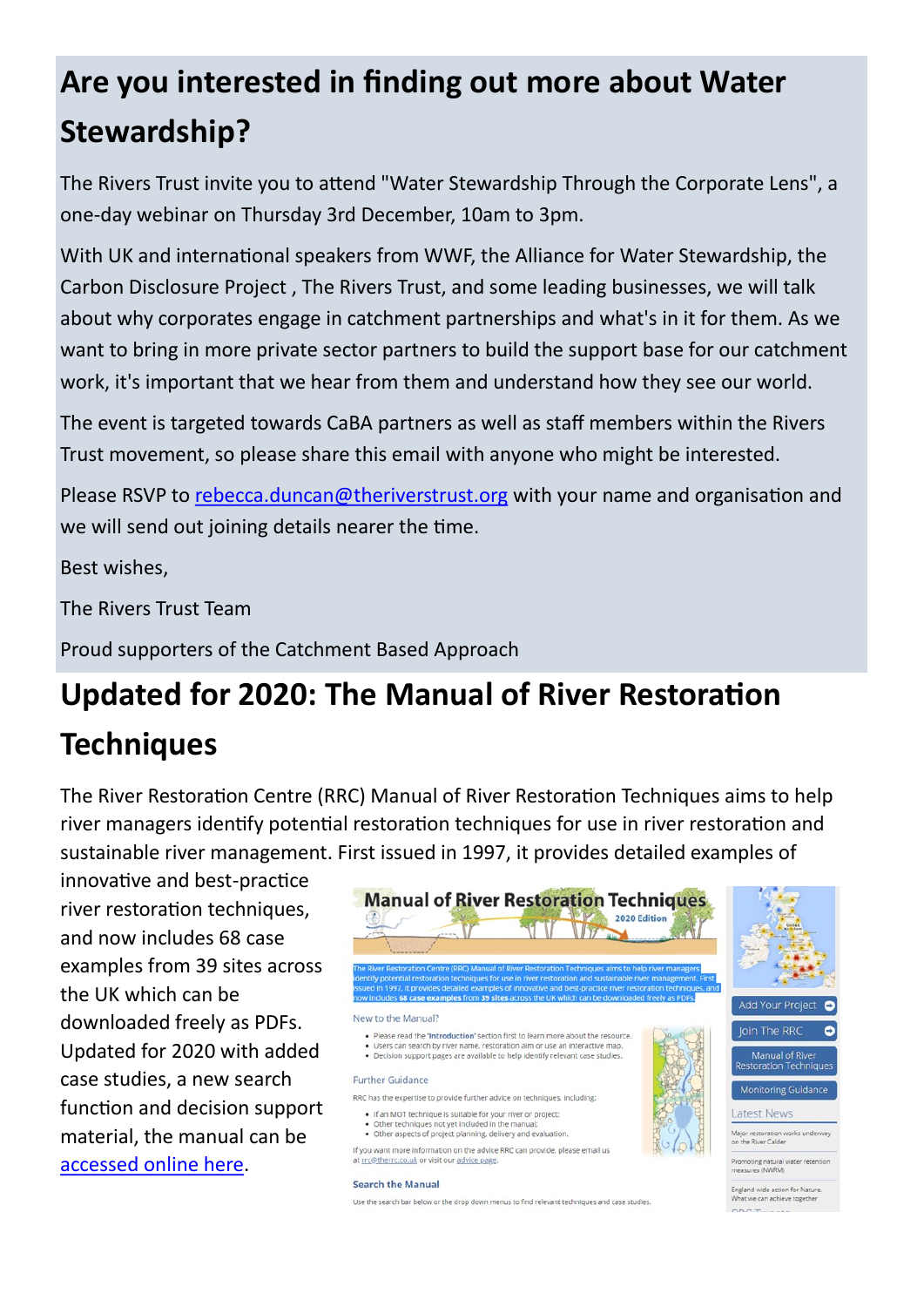#### **Severn Trent STEPS scheme opens for 2021**

The Severn Trent Environmental Protection Scheme (STEPS) is familiar to many farmers across our region, having successfully run for many years. It runs annually, each Autumn, and is part of Severn Trent's Farming 4 Water catchment management programme.

The scheme provides a wide range of options to farmers for infrastructure investments and land management items to improve water quality, soil health and the wider environment.

Farmers can apply to fund environmental projects on farm, from a pre-defined list of funding options.

These funds have helped with projects ranging from cover crops, to fencing, to pesticide wash-



down areas, and biobeds or biofilters. Applications for items which address the priority water quality issue in your catchment will be more likely to receive funding.

We also consider items that aren't listed, especially if they're innovative and support you and the wider goals of the programme, which is to reduce the environmental impact of agricultural activities and to protect water quality.

To find out more, contact Phil Billings [phil.billings@severntrent.co.uk.](mailto:phil.billings@severntrent.co.uk) You can find the scheme handbook online [here,](https://www.stwater.co.uk/content/dam/stw/about_us/steps/steps-guide-2020.pdf) as well as more information [here.](https://www.stwater.co.uk/about-us/environment/catchment-management/severn-trent-environmental-protection-scheme/) The application window closes on  $31<sup>st</sup>$  January 2021, so don't delay!

### **A spotlight on lakes**

Lakes, both naturally formed and human-made, are important priority habitats. They provide vital benefits for wildlife and people, along with a wide range of ecosystem services, and often have great cultural significance in our landscapes. In the River Idle Catchment, we have a number of important lakes such as those at Welbeck, Clumber and Thoresby. A new briefing note has been published to summarise the current situation regarding lake habitats in the UK and includes ideas, case studies and further links which may help when considering restoration and enhancement projects.

Read the full briefing note [here.](https://mcusercontent.com/fb1d7eb86bc790428464bd9f0/files/271014d7-b46b-43b8-a9cc-6aca4193360e/Lakes_Cherished_yet_forgottenv2.2.pdf?utm_source=CaBA+and+Rivers+Trust+Mailing+List&utm_campaign=61bbc2af0c-EMAIL_CAMPAIGN_2019_05_29_02_38_COPY_01&utm_medium=email)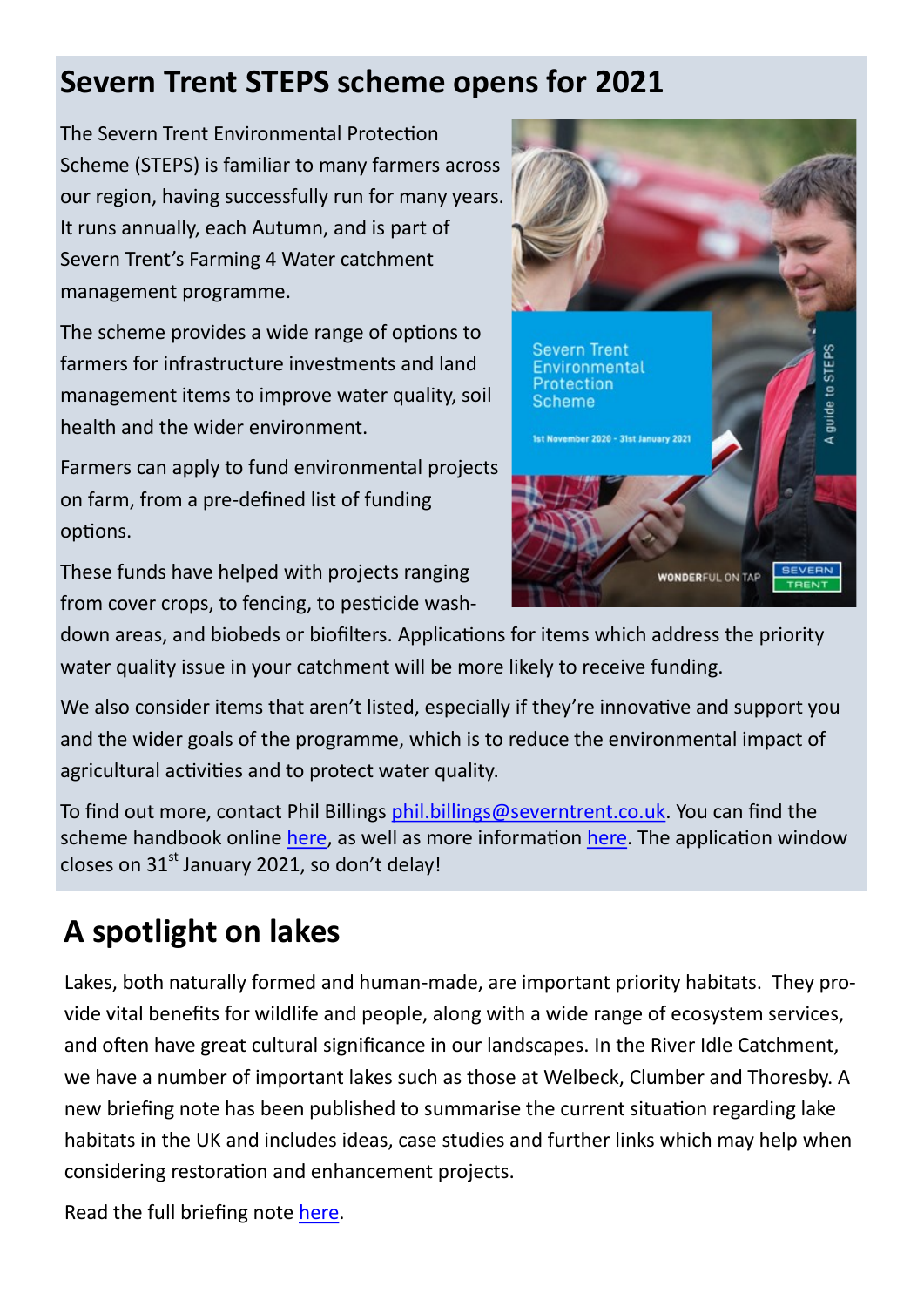#### **CaBA working groups**

All catchment partnerships are supported by the CaBA, or Catchment-Based Approach, movement. Within CaBA, separate working groups have been established to bring together practitioners in key areas to underpin the work of the National Steering Group and National Support Team. There are x groups currently in place: Catchment Data User Group, Urban Working Group, Biodiversity Working Group, Benefits Working Group, Abstraction Working Group, Agriculture Working Group, Flood Working Group, Estuaries and Coasts Working Group and you can find more details here. An example of one of the outputs from these working groups is the [CaBA biodiversity pack](https://catchmentbasedapproach.org/learn/caba-biodiversity-pack/) which includes habitat-specific guides promoting the restoration of natural function in rivers, headwaters, lakes, ponds, wet grasslands, wet heaths, reedbeds, bogs, fens



and wet woodlands, plus a guide covering action for key species, and a summary of how WFD and biodiversity policy inter-relate.

#### **Effects of veterinary flea products on English rivers**

A new scientific paper (available here) has been published and released today about the effects of veterinary flea products in widespread pesticide contamination of English rivers. Professor David Goulson is one of its authors.

The paper has found there are high levels of the neurotoxic insecticides



imidacloprid and fipronil swilling around in English rivers. The average concentration of fipronil sulfone (which is very toxic to insects) was 38 times the accepted safe limit. The paper suggests the likely source of the imidacloprid is domestic pet flea treatments (fipronil is used for very little else in the UK, and imidacloprid has been banned from agricultural use). It is thought that this will have an impact on aquatic insects who are known to be vulnerable to neonicotinoids. For alternatives to veterinary flea treatment, people are advised to get in touch with their local vet and ask about insecticide free options.